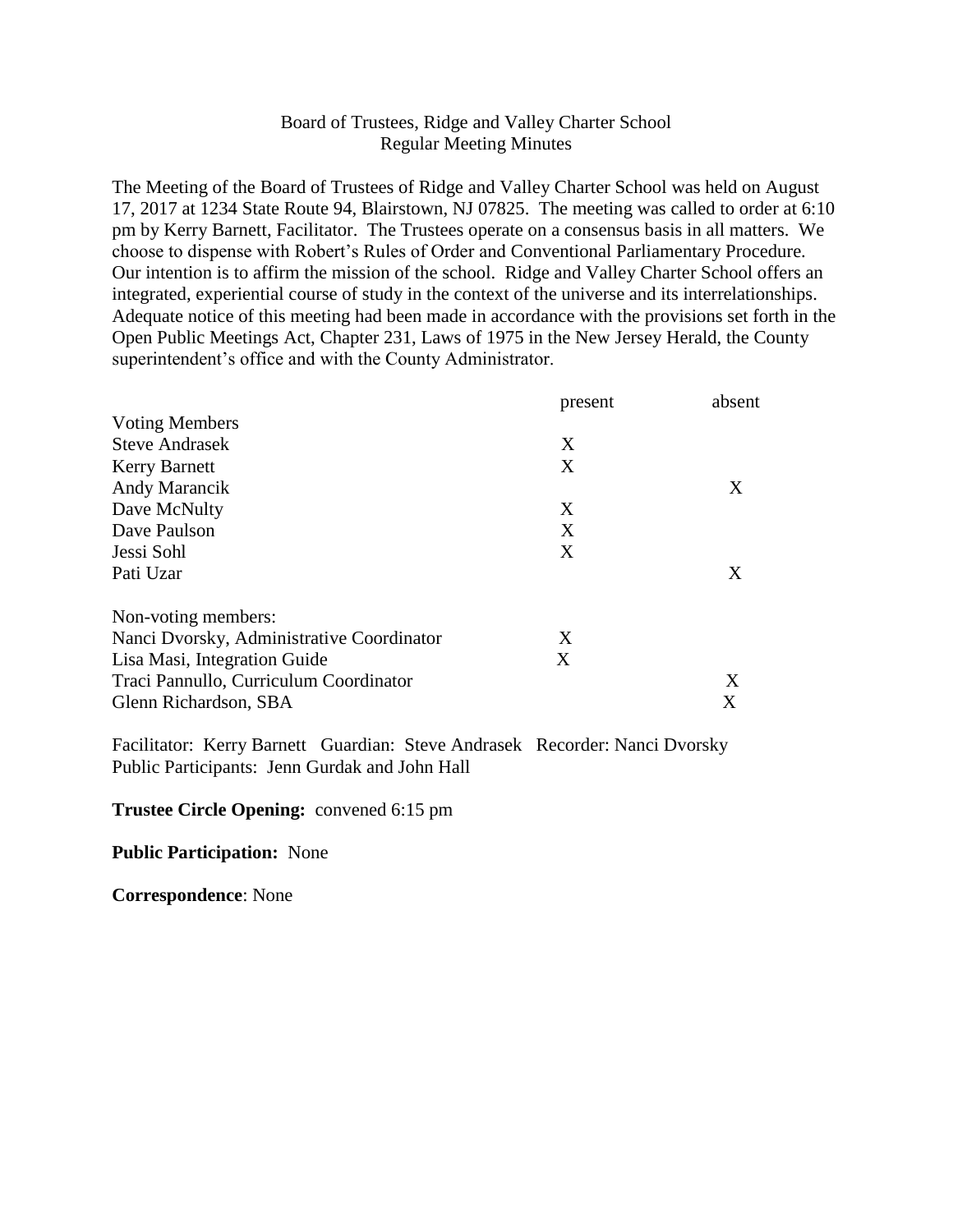## **Leadership Team Updates:**

**Integration Guide Report:** Lisa Masi reported that she has been working on the classroom libraries, home visits for the incoming Kindergarten students, and Leadership Team summer work. Lisa shared her perspective regarding the proposed change to the Whole Student Report frequency. Lisa also reported that all certifications for staff were in place.

# **Curriculum Coordinator Report:** No report.

**Administrative Coordinator Report:** Nanci Dvorsky reported: Approval of the July 20, 2017 minutes. **Resolution 8.17.17.a** To approve payment of bills in the amount of \$52,117.93 which includes payroll . Approved unanimously. **Resolution 8.17.17.c** To accept the Statement of Assurances for the 2016-2017 school year for the School Self-Assessment for Determining Grades under the Anti-Bullying Bill of Rights Act (ABR). Approved unanimously. **Resolution 8.17.17.d** To approve the 2017-2018 Resolution Advisory Committee as follows: Parents Dana Caulkins and Susan Endres, Alternates Linda Zwolinski, Susan Corcoran and Steve Andrasek, and staff Bradley White and Lisa Masi. Approved unanimously.

### **Business Administrator Report:** No report.

**Committee Reports** The Compensation Committee has asked the Guides and Trustees to give input as to what non- monetary structures contribute to a sustainable workplace.

**Parent** Jenn Gurdak reported that she is interested in pursuing grants for the school.

**Technology** No report.

.

**Facilities** Nanci Dvorsky reported that summer maintenance is taking place.

**Finance** The 2016-2017 audit field work will take place on August 23<sup>rd</sup> & 24th. Dave McNulty reported that the Finance Committee will be meeting in early September to review year end reports and 17-18 projections.

### **Communication** No report.

**Other Business** The Trustee Review Committee recommended Jenn Gurdak as a new Trustee which was unanimously approved by the Trustee Circle. The Charter Renewal Application was submitted to the NJ Department of Education and the local district schools. Nanci Dvorsky reported that according to Julie Bunt at the Charter School Office of the Department of Education, Ridge and Valley Charter School holds a Tier 1 status. Nanci Dvorsky brought the second reading of Policy 3515.1 *Personal Electronic Devices/Personal Cell Phones*. The policy is adopted. First reading of Policy 3516 *Safety*  Jenn Gurdak reported that she was looking into the Governor's Award for Excellence in Education application.